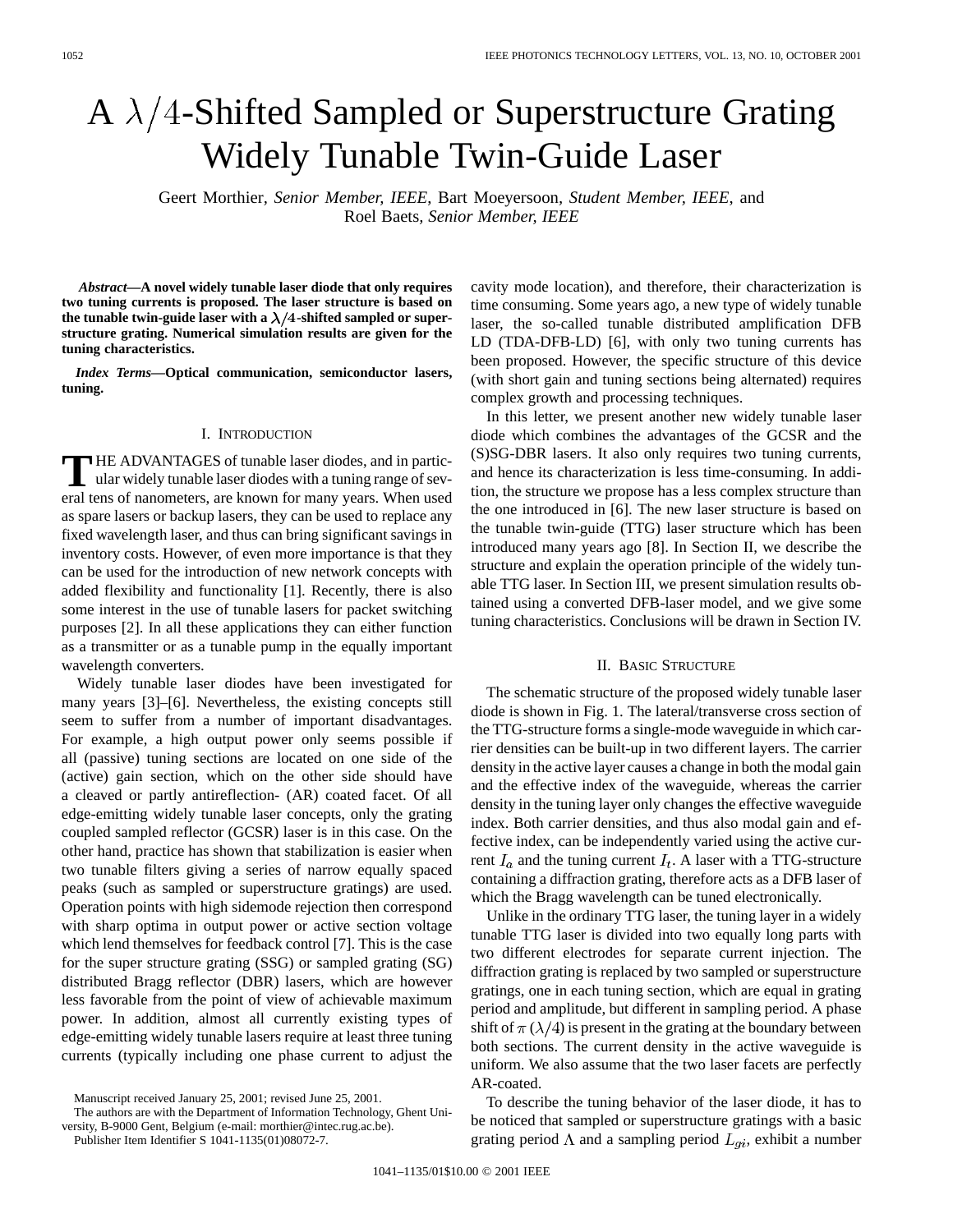

Fig. 1. Schematic structure of a  $\lambda/4$ -shifted (S)SG TTG laser. (a) Longitudinal/transverse cross section. (b) Lateral/transverse cross section.

of Bragg wavelengths  $\lambda_{\text{Bragg},k}$  (corresponding with a number of reflection peaks) located at

$$
\frac{2\pi}{\lambda_{\text{Bragg},k}} n_{\text{eff},i} = \frac{\pi}{\Lambda} + k \frac{2\pi}{L_{qi}}
$$

with  $n_{\text{eff},i}$  the effective index of the waveguide. For the structure of Fig. 1, with different sampling periods  $L_{g1}$  and  $L_{g2}$  in the left-hand side (LHS) and the right-hand side (RHS) section, one thus obtains a number of reflection peaks, but with different peak separation for both sections. However, if a peak of the LHS section overlaps with a peak from the same order  $k$  from the RHS section, the structure will, for that particular order  $k$ , behave as a  $\lambda/4$ -shifted laser due to the  $\lambda/4$ -shift in the grating. If the active section is pumped above threshold in that case, there will be a stable single-mode emission at the Bragg wavelength of order k. Since the reflection peaks of other orders ( $\neq k$ ) will not overlap very well, there will only be significant feedback (and lasing) for the order  $k$ . This last statement is, of course, only true if the coupling coefficients are not too large and the reflection peaks are not too broad. Otherwise, a good overlap could exist for multiple orders  $k$  at the same time.

The principal advantage of the TTG structure is its operation as a  $\lambda/4$ -shifted DFB laser, which automatically ensures that the lasing cavity mode coincides with the appropriate filter peaks from both sampled gratings and which makes a phase section redundant. In addition, the Bragg wavelength of this  $\lambda$ /4-shifted DFB-laser can be varied by changing the effective index  $n_{\text{eff},i}$  of the waveguides using the tuning currents  $I_{it}$ . Obviously, continuous tuning of the order  $k$  emission can be obtained by changing  $n_{\text{eff,1}}$  and  $n_{\text{eff,2}}$ , at the same time such that the overlap of the reflection peaks of order  $k$  remains, and such that the Bragg wavelength  $\lambda_{\text{Bragg},k}$  changes continuously. A larger shift in wavelength and a transition to another continuous-tuning curve can be obtained by changing  $n_{\text{eff, 1}}$  and  $n_{\text{eff, 2}}$ such that another pair of reflection peaks (from another order  $k'$ ) overlap.

#### III. SIMULATION RESULTS

For the simulations we considered a sampled grating laser with two equally long sections of length  $720-\mu m$  perfect AR-coatings on the facets and a  $\pi$  phase shift in the middle.

TABLE I DEVICE PARAMETERS USED IN THE NUMERICAL SIMULATION OF THE SG-TTG LASER

| Parameter                                        | Value       |
|--------------------------------------------------|-------------|
| Thickness of active and tuning layer [µm]        | 0.15        |
| Width of active and tuning layer $[µm]$          | 2.          |
| Confinement factor of active and tuning layer    | 0.3         |
| Monomolecular recombination                      | 0.2         |
| coefficient $[1/ns.]$                            |             |
| Bimolecular recomb. coef. [cm <sup>3</sup> /s]   | $10^{-10}$  |
| Auger recomb. coef. [cm <sup>6</sup> /s]         | $3.10^{29}$ |
| Effective index without tuning current           | 3.283       |
| $dn/dN$ of the tuning layer $\lceil cm^3 \rceil$ | 1.691       |

The gratings in both sections have a coupling coefficient of  $50 \text{ cm}^{-1}$  and a grating duty cycle (or sampling fill factor) of 0.1. The grating period is 236.9 nm and the sampling period is taken as 72  $\mu$ m for the LHS grating and 80  $\mu$ m for the RHS grating. The other main parameters are given in Table I. The simulations have been performed using the longitudinal computer model CLADISS [9], which was slightly adapted for the simulation of SG-TTG lasers.

The wavelength as a function of the two tuning currents is shown in Fig. 2, while the corresponding values of the mode discrimination (in terms of the difference in normalized threshold gain between main and sidemode) are displayed in Fig. 3. On all the plateaus visible in Fig. 2, tuning curves can be drawn along, which a high  $\Delta(\Gamma g_{\text{th}}L)$  value (of 0.1 or more) and hence a stable single mode behavior is found. The main sidemode is always a distant cavity mode located on the (nonperfect) overlap of two other reflection peaks (and not an adjacent cavity mode). The sidemode suppression, therefore, could be enhanced even more by either using smaller coupling coefficients or taking the sampling periods in both sections even more different.

The threshold gain as a function of the two tuning currents for the laser is given in Fig. 4. One can see that the points of maximum threshold gain difference, and hence of maximum sidemode rejection correspond with points of minimum threshold gain. In fact, from Fig. 4, one can easily see that the tuning